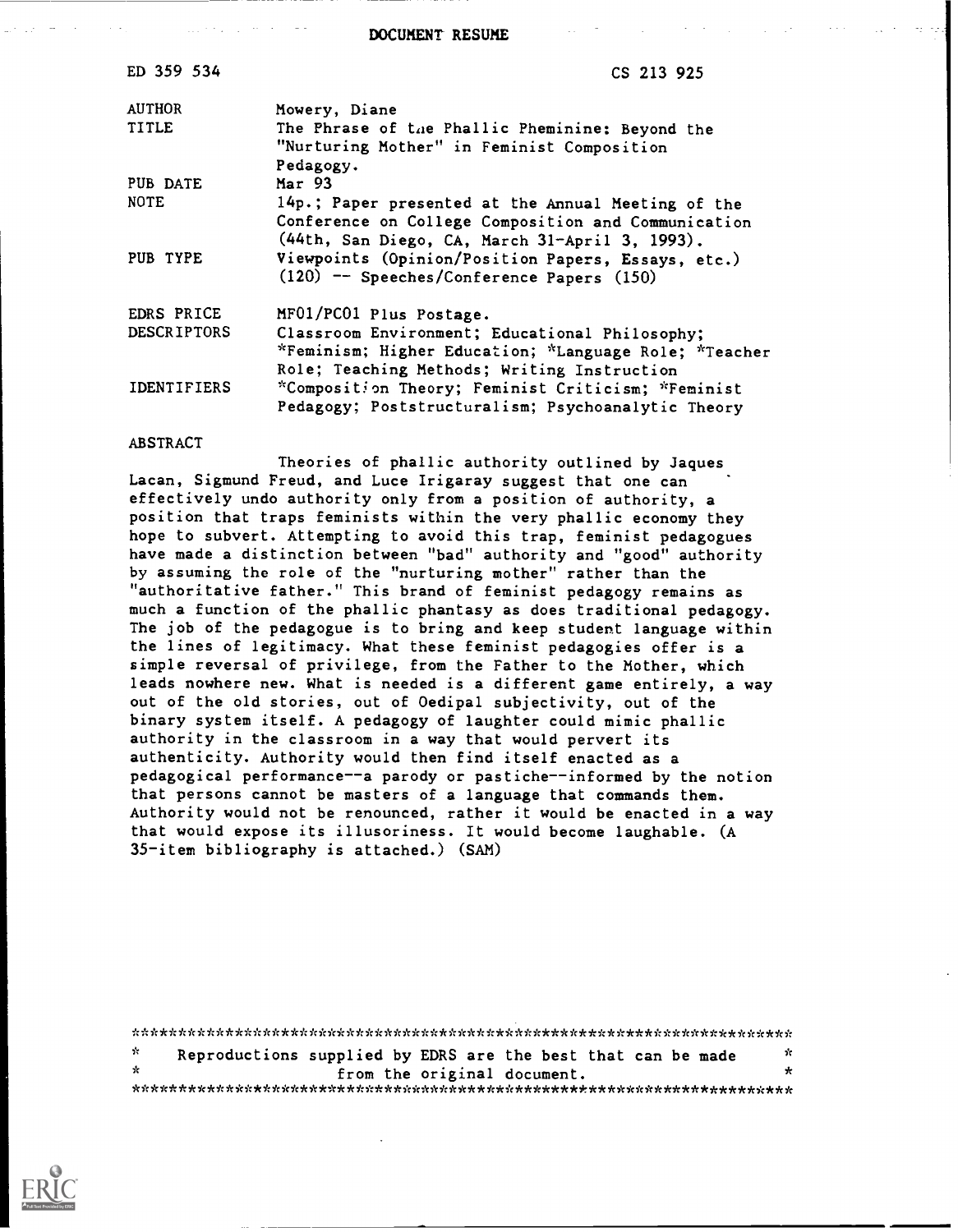#### Diane Mowery

## The Pharse of the Phallic Pheminine:

 $\sim$   $\sim$ 

Beyond the "Nurturing Mother" in Feminist Composition Pedagogy

 $\blacktriangleleft$  $\infty$ **LO**  $59<sub>i</sub>$ ED3!

# *DEST COPY AVAILLELE*

U.S. DEPARTMENT OF EDUCATION<br>Office of Educational Research and triprovernent EDUCATIONAL RESOURCES INFORMATION CENTER (ERIC)

- This document has been reproduct." as<br>received from the person or organizal or<br>Minor changes have been made to improve<br>Reproduction quality
- 
- Points of view or opinions stated in this docul<br>ment: do: not: necessarily: represent: officiel<br>OERI position or policy

PERMISSION TO REPRODUCE THIS

MATEPIAL HAS BEEN GRANTED BY

TO THE EDUCATIONAL RESOURCES INFORMATION CENTER (ERIC)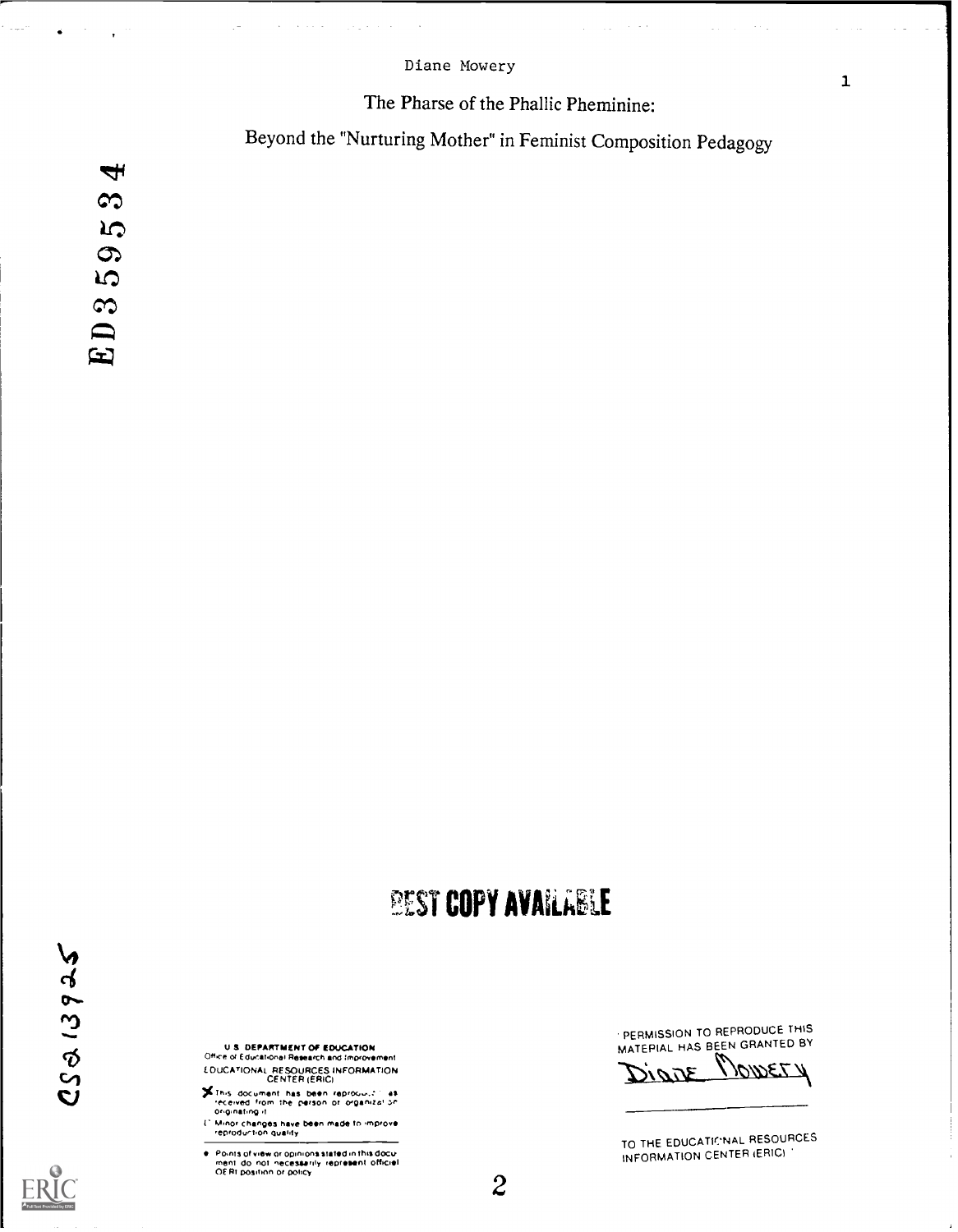#### Diane Mowery

#### The Pharse of the Phallic Pheminine:

#### Beyond the "Nurturing Mother" in Feminist Composition Pedagogy

There are no grounds for discourse, but rather an arid, millennial ground to break Helene Cixous, "The Laugh of the Medusa"

1

With your milk, Mother, I swallowed ice. . .You flowed into me, and that hot liquid became poison, paralyzing me. Luce Irigaray, "And the One Doesn't Stir Without the Other"

> We should consider every day lost on which we have not danced at least once. And we should call every truth false which was not accompanied by at least one laugh. Nietzsche, Thus Spoke Zarathustra

"[T]he phallus" Jacques Lacan writes, "is.. .that mark in which the role of the logos is joined with the advent of desire"; it is the "privileged signifier" (*Ecrits* "Signification" 287), the prime mover, the yard stick for the good, the true, and the beautiful: Anything whole, up-right, and/or unified fills the bill. It's no accident that the term Proper denotes the concept "up-standing." On the other hand, as Torril Moi suggests, "anything that is not shaped on the pattern of the Phallus is defined as chaotic, fragmented, negative or non-existent" (67). Woman, for instance. She is by definition not proper, not of the Proper; the "terrifying chaos of the female genitals" (67) leaves her in the margins of a phallogocentric society that valorizes the One: One Truth, One Meaning, One Libido. The erection of the phallus as Transcendental Signifier, as stand-in for the play of absence and presence that constitutes language, leaves female entry into the symbolic organized around Lack or Negativity--she doesn't have "it", she lacks "it." This Lack, many argue, distinguishes woman as Other, that hole (or absence) against which the whole (or presence) of the male ego sustains itself.

Luce Irigaray, on the other hand, would find even this an optimistic interpretation; her work suggests that both the subject *and* its other operate as a closed phallogocentric signifying economy that establishes stasis through the exclusion of the feminine altogether. The reign of the phallus is the reign of the One. In Freud's "phallic phase," only the penis comes into ac/count (is countable). According to Irigaray, Freud as well as society itself are arrested in this phallic phase, perpetually snuffing out otherness in the name of sameness, in the name of a covertly homosexual

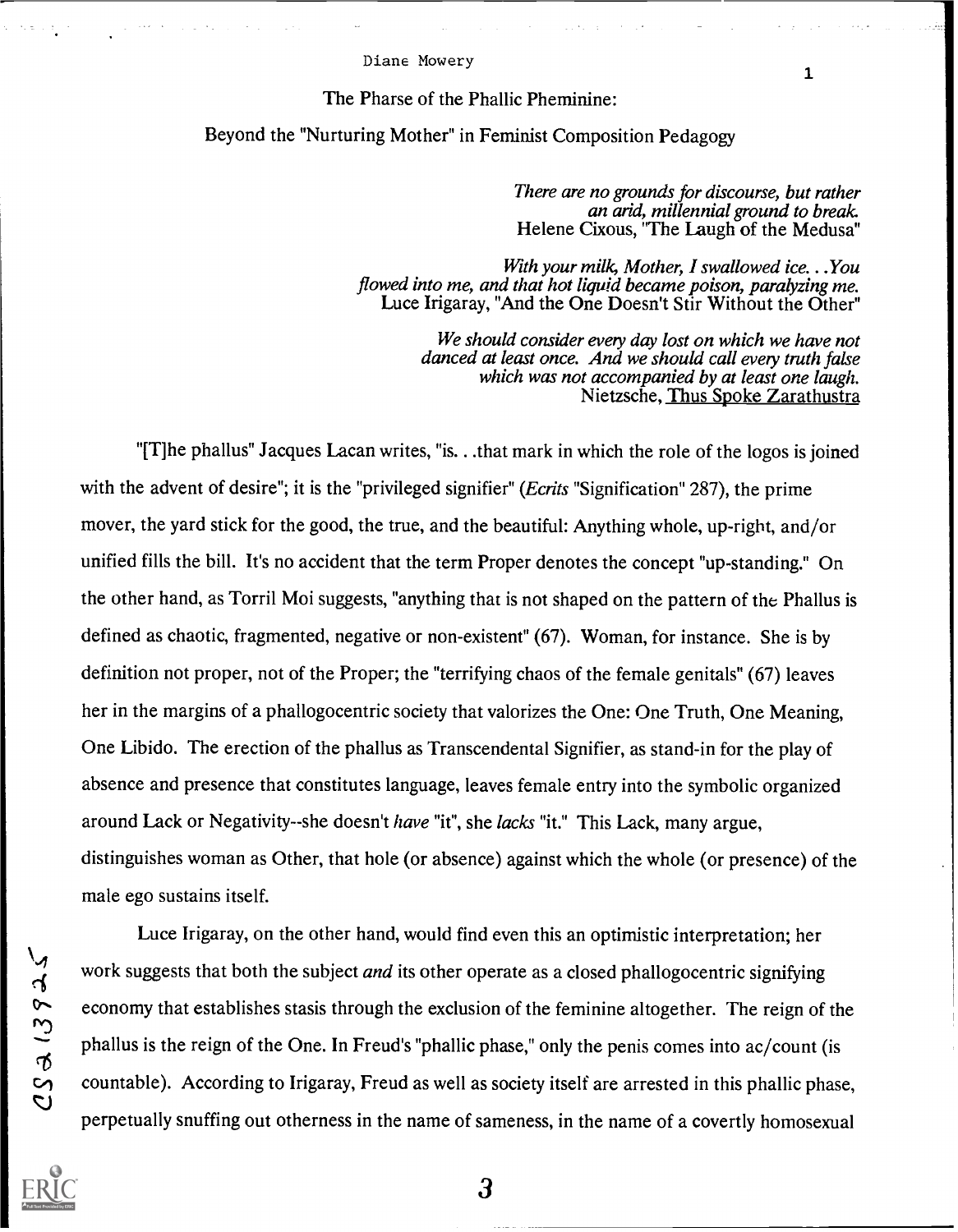enterprise in which women are valued only as merchandise to be exchanged among men. "Heterosexuality," she suggests, "has been up to now just an alibi for the smooth workings of man's relations with himself, of relations among men. Whose 'sociocultural endogamy' excluded the participation of the other, so foreign to the social order: women" (172). Homosexuality is "nothing but the assignment of economic roles; there are producer subjects and agents of exchange (male) on the one hand, productive earth and commodities (female) on the other" (192).

2

And yet, none of this is to say that the Phallus does not *get around* to women. According to Irigaray, women exist (take on the role of subject) only inasmuch as they can be "transformed by phallocratism" (111). But "[ajs soon as she speaks (expresses herself to herself), a woman is a man" (194). Even if she chooses homosexuality, she does so only "by virtue of a 'masculine complex<sup>"</sup> (194). The front cover of Eva Keuls' The Reign of the Phallus illustrates the problem: it sports a naked, matronly figure, running, and clutching an enormous penis. The caption reads: "caricature of female phallic aggression." It could as easily have read: "Dressing for success in the Western World."

Success, according to the phallo-logic of the so-called "masculine" economy, both requires and affords power: the weilder of the phallus is the autonomous subject, author of his own history, master of his own destiny. And women who aspire to success must, according to Freud and Lacan, sublimate their despair over the lack of an Up-standing "member" and seize phallic authority, line up with the masters instead of the slaves. This situation, of course, places feminists, who are out to challenge phallic domination, in a precarious position: one can effectively undo authority only from a position of authority, a position that traps feminists within the very phallic economy they hope to subvert.

This essay is especially interested in feminist pedagogues who have attempted to avoid this trap by defining a distinction between "bad" authority and "good" authority by assuming the role of the "nurturing mother" rather than the "authoritative father" (Flynn 423). Playing what Marilyn Cooper has called the part of the "benign authority" (156) and exercising "good" power or "authority with" (as opposed to authority over) this pedagogue encourages what Catherine Lamb has called a classroom of "cooperation, collaboration, shared leadership, and integration of the cognitive and the affective" (11). S/he functions, according to Sally Miller Gearhart, as the "co-

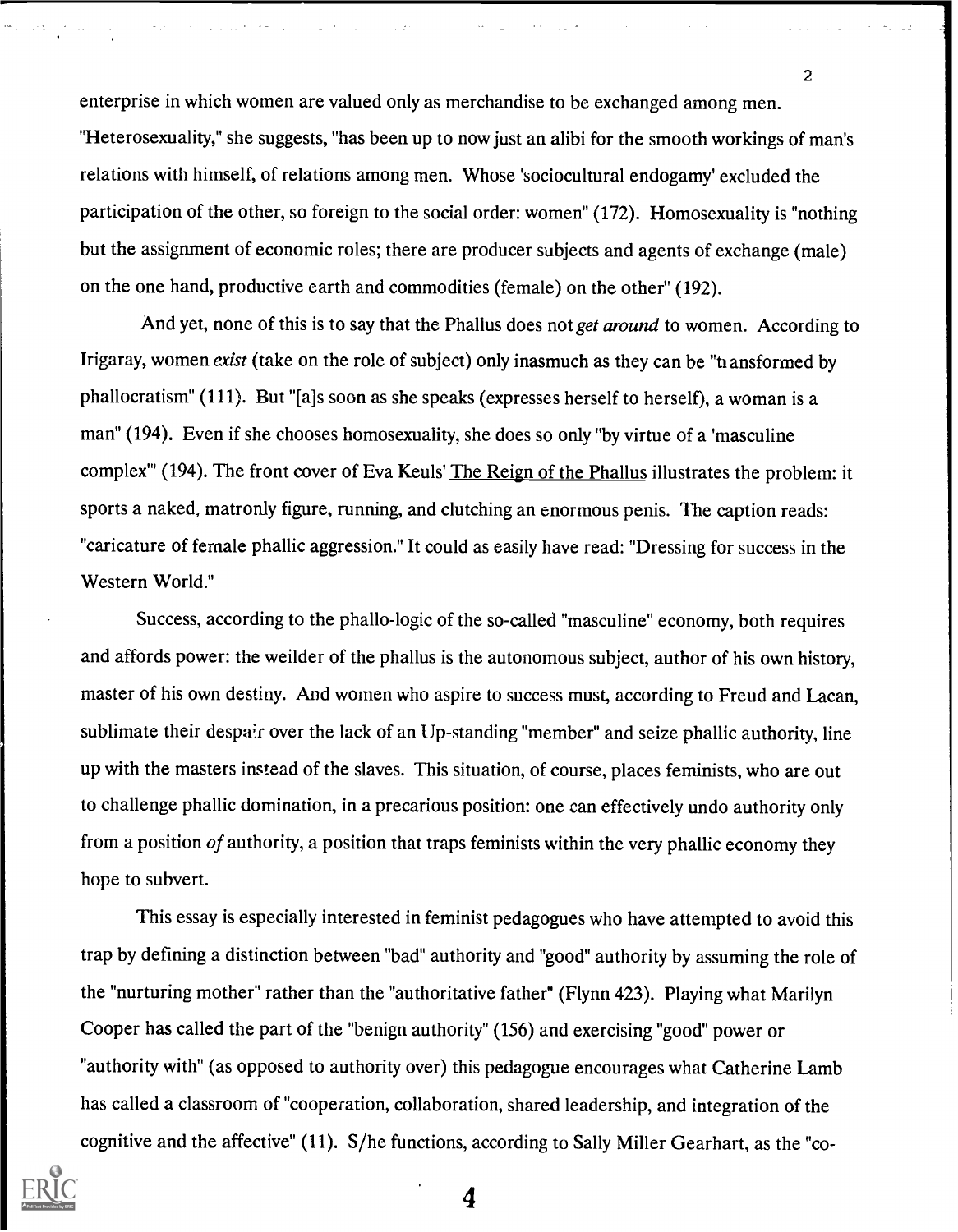creator and co-sustainer" of human interaction (200) and as guardian against conflict, competition, and hierarchy in the classroom. Lamb surmises the ultimate goal of feminist pedagogy to be a "mediation" of differences for the sake of discovering a "resolution to conflict that is fair to both sides" (11).

While I find this full-reversal of pedagogical performance valuable for many reasons, I'm suspicious about the nature of its accomplishments. In fact, it is my concern that this brand of feminist pedagogy remains as much a function of the phallic phantasy as does traditional pedagogy. The desire to homogenize differences, to diffuse conflict, for instance, exposes a nostalgia for Oneness, for the Proper, for the very phallic standard feminist pedagogy intends to displace. After all, erecting the "big solution," even if *together*, still valorizes the Big Erection. Dialectical communication "mediates" differences by creating a collective agency bond(ag)ed in the act of consensus. But "mediation," as Gayatri Spivak notes, "is always interested" (247). And the creation of any "collective" or totality produces not one but two: Self and Other; included and excluded. Privileging the social over the individual as a solution to domination ignores the discursive construction of "the social" itself.<sup>1</sup> To stabilize its identity, it must separate itself from what it is not--its other. Dialectic facilitates this end: "successful communication," Michel Serres points out, is attained by supposing a third position and seeking to exclude it. "Dialectic makes the two interlocutors play on the same side; they do battle together [against the third position] to produce a truth on which they can agree" (67). And their agreement is the result of their standing together, on common ground, and recognizing that what does not stand with them stands against them.

The loser in the collaborative classroom is that which cannot be co-opted by the collective, cannot be appropriated, made legitimate, made Proper. And it is against this loser that the winners claim victory, gain "liberation," and achieve consolidation. "Consensus, commensurability,

<sup>&</sup>lt;sup>1</sup> Nietzsche was one of the first to suggest that our belief in the individual is an effect of our grammatical structure. See, for individual is an effect of our grammatical structure. instance, #16-17 in Beyond Good and Evil, where he argues that belief in an agent is the result of the linguistic demand for an actor in a subject/predicate structure. Victor Vitanza argues that "the social" as a collective unit is no less a linguistic effect than is the<br>"individual." See, for instance, his interview in Composition instance, his interview in Composition Studies, where he argues that both the individual and the social are "bad effect[s] of language" (48-65).

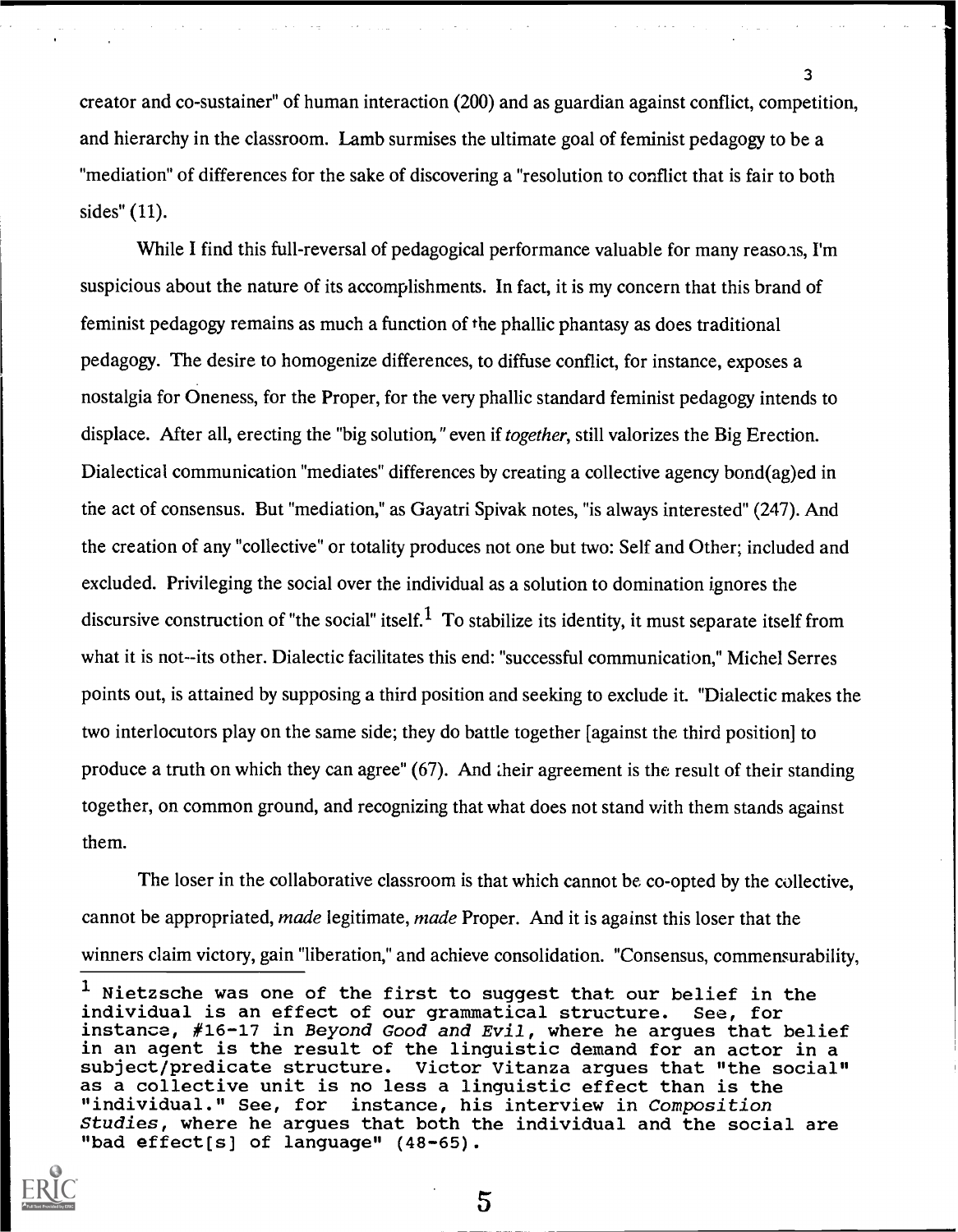communication," Lynn Worsham notes, "are old dreams of. . .the philosopher and the phallocrat. They are motivated by one desire: the desire for the same mind, the same meaning, the same standard, and the same language. They promise enlightenment, emancipation, and empowerment" (99). What they deliver, however, is the legitimation of exclusion. What gets excluded in the production of any collective agency is that which is not shaped on the pattern of the Phallus. It is that which has been declared insoluble, inappropriate, unTrue, that which has no proper name, no propriety, no property: Again, it is Woman, who "lacks" the Proper (equipment).

4

Distinguishing between good and bad authority, between the nurturing mother and the authoritative father, seems also problematic. No politically neutral nurturer, this gentle teachermother advances a specific agenda: to "liberate" students by infusing them with the power she has assumed. Again, I'm suspicious: suspicious of a Mother who assumes the role of Master, of a Mother-Master draped in a facade of "feminine nurturance," a facade that successfully remystifies pedagogical violence. The nourishment she offers is not freely given; it is as paralyzing, as fixating, as freezing as the Father's Law.<sup>2</sup> To be sure, the realm of the Proper in her classroom has undergone a significant shift: it demands interconnection over separation, collaboration over competition, harmony over conflict. And yet, the game is the same. Foucault, in particular, has made it possible to see that traditional pedagogy is complicit with a "carceral network" that aims to create useful ("docile") subjects to propagate the status quo. But, just as the transition from public torture to private detentions evidenced merely a perfection of the techniques of domination and a new ability to conceal them (Discipline and Punish 3-16), it seems that the transition from traditional to feminist pedagogics is merely a move from one mode of normalization to another. Pedagogical violence gets camouflaged but not eradicated in these feminist classrooms, which continue to function within a disciplinary matrix of power, a covert carceral system designed to "foster and encourage the [useful] subjects of [a] feminist transformation" (Culley, et. al, 19). Boundaries are not blurred; oppositional ideology is not called into question. There is no letting up of what Cixous calls the "masculine urge to judge, diagnose, digest, name" ("Castration" 51). The job of the pedagogue is to bring and keep student language/though within the lines of

 $2$  The allusion here is to Irigaray's "And the One Doesn't Stir Without the Other," in Signs (1981):  $\overline{7}$  (11), where the Mother feeds the child excessively, and the child finds herself immobilized.

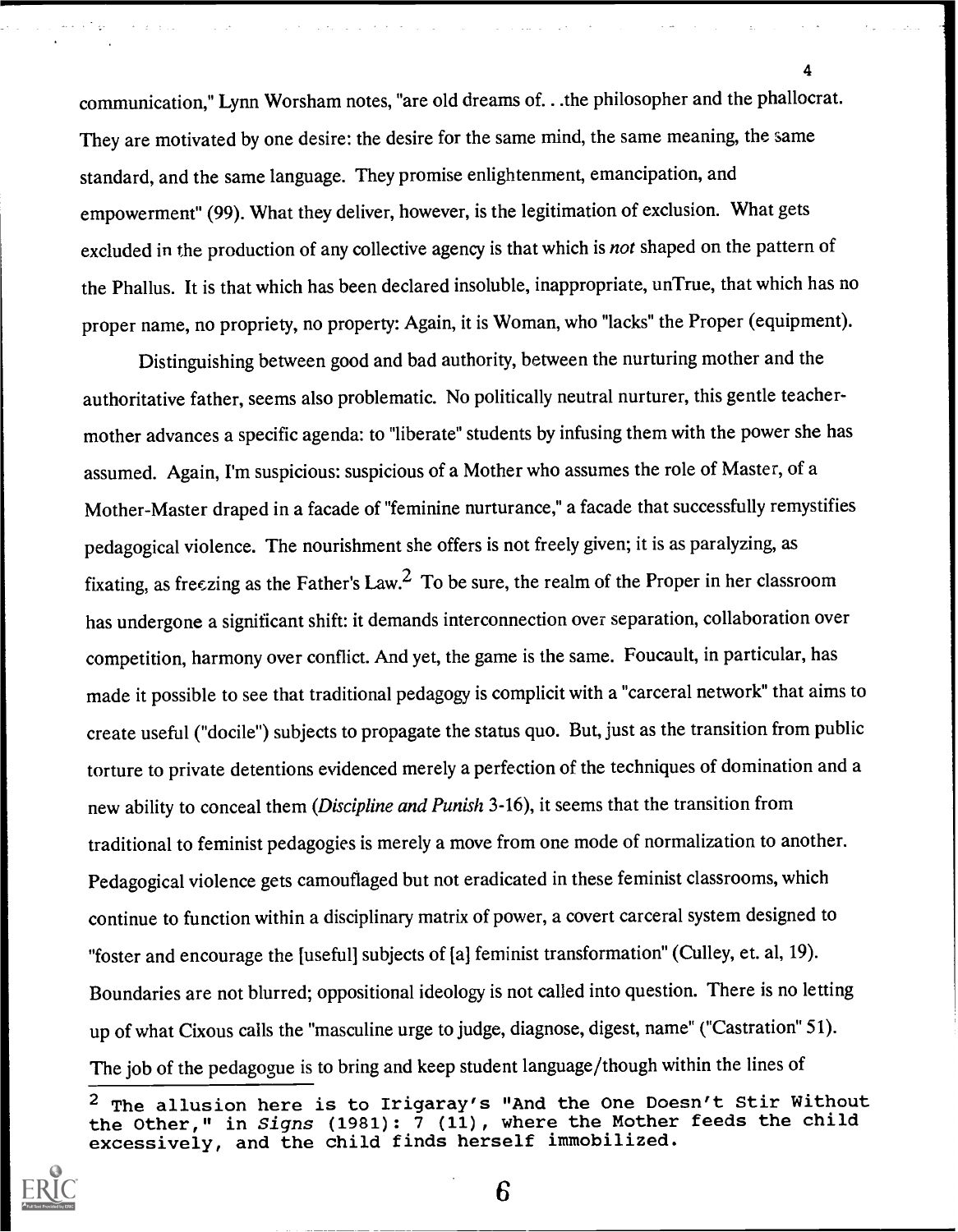legitimacy.

The Proper is continually erected and protected, and in these "feminist" pedagogies, it is erected and protected by the Mother, a (not-at-all "benign") authority figure par excellence (albeit incognito). S/he represents what Kathryn Morgan has called the "bearded mother" (Gore 68) and what Freud has dubbed the "Phallic Mother." S/he is the Mother endowed with the power of the Father, the "feminine" erected by the "masculine": she is the "pheminine." Under the guise of the "Good Mother," this pedagogue lovingly nurtures her students into Proper ways of knowing, thinking, and problem solving. The Mother plays and requires the students to play the game of the Father: erecting the big (Proper) (re)solution. She is the subtle personification of the caricature on the cover of Keuls' book: "Female phallic aggression." And she retains her authority precisely through her ability to conceal the fact that she has it.

5

What these feminist pedagogies offer is a simple reversal of privilege, from the Father to the Mother: what Jean Baudrillard has called "the phallic fable reversed" (16). But such a reversal, I would argue, leads us no where new. Since, as Kaja Silverman notes, the "'mother' and the 'father' are binary terms within a closed system of signification[,] each sustains its value and meaning through its relation to the other" (182). The Mother, in fact, is no closer to a feminine space than the Father--she is a creation, a function of the same structures of power, the same "scepter of sovereignty" (Keuls 2). In fact, Foucault reminds us that "power is tolerable only on the condition that it masks a substantial part of itself. Its success is proportional to its ability fo hide its own mechanisms" (History of Sexuality 86). Power--the Phallus--is not ever where we expect it to be. If, as Lacan argues, the phallus "can play its role only when veiled" (288), Kristeva may be right when she suggests that the Phallic Mother is even more dangerous than the Primitive Father precisely because her phallus is always veiled.

It is naive, Irigaray notes, to believe that one need only be a woman to "remain outside phallic power" (81). Feminists who aim for a simple "change in the distribution of power, leaving intact the power structure itself. . .are resubjecting themselves, deliberately or not, to a phallocratic order" (81). Trading one totality for another, the mother's "good authority" for the father's "bad authority," "amounts to the same thing in the end" (68); it amounts "to sameness, to phallocentrism" (33). Cixous argues that women who simply appropriate the power of the phallus

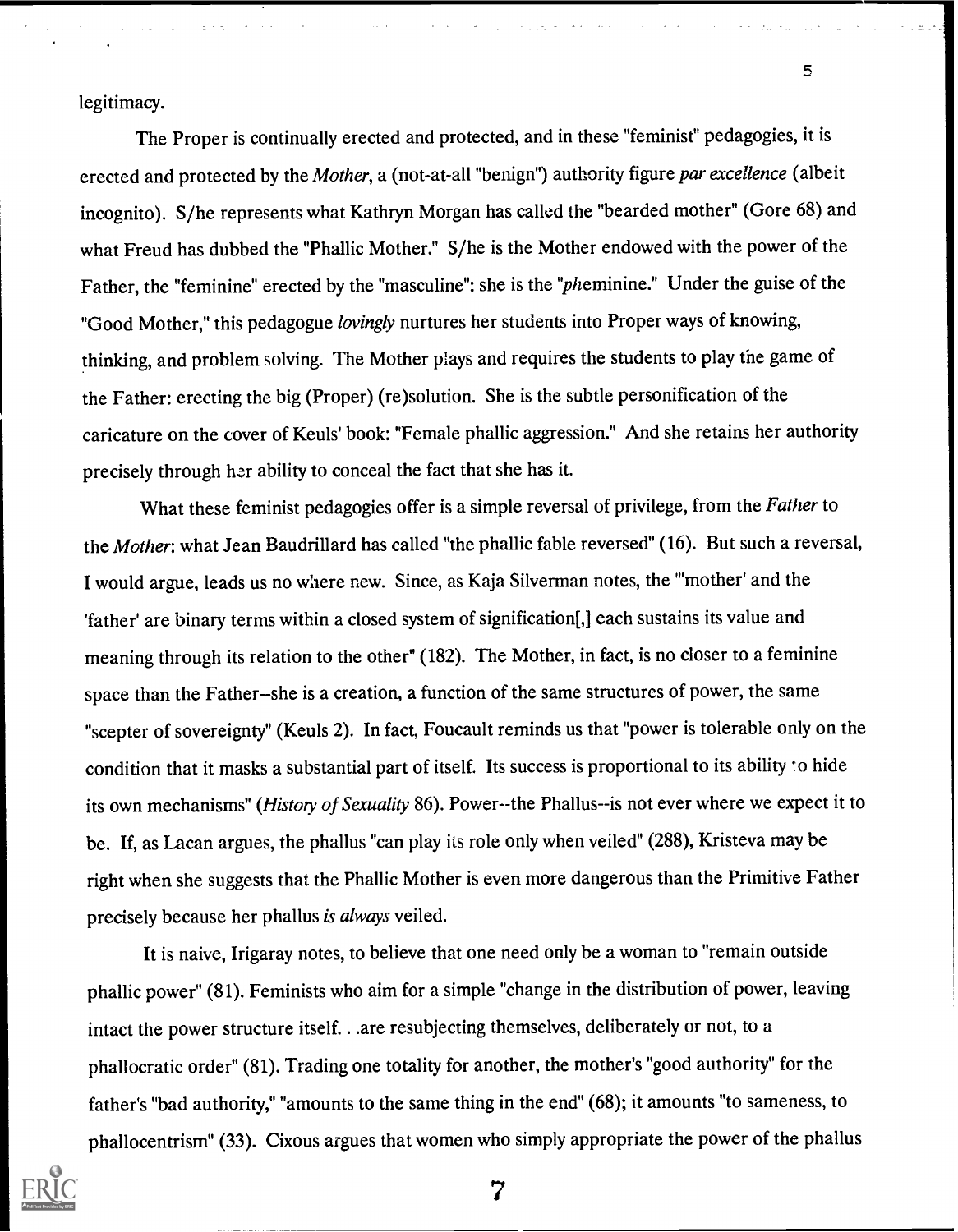will ultimately find themselves bound by "the same handcuffs, baubles, and chains. Which castration do you prefer," she asks, "the father's or the mother's?" ("Laugh" 263). A return to the myth of maternal wholeness, to the Phallic Mother, will not save us from the Law of the Father; one is as phallogocentric as its other. Liberation will not be attained by trading one('s) Truth for another('s), by playing well the same old 'ball" game, so to speak. This game cannot fail to be reactionary, fueled by what Nietzsche calls resentiment, motivated by what Freire has termed the "oppressor within"; this so-called liberation is equivalent to being made proper, to appropriating the power of the Proper, and it leaves us as bound and gagged as ever.

6

What is needed is a different game entirely, a way out of the old stories, out of Oedipal subjectivity, out of the binary system itself. What is needed is a third position beyond the authoritative father and the nurturing mother, beyond the action and the reaction. Not a sequential third, however; it's not that the third option is a "charm," or the "Final Solution." Rather, as Victor Vitanza suggests, this is a radically other third, a paratactical counting experience, what he calls 1, 2, and "some more." Vitanza terms this a Nietzschean "aesthetics of excess," of affirmation. Both of the first t-vo positions must negate the "other" side of the binary to affirm their own. But this third position advocates excess: it "de-negates" the negative through an affirmation of not only both of these but also "some more" positions. Vitanza calls this "dissoiparalogoi" or "polylogoi": an "atopos of excess" that allows for affirmation and a non-reactionary resistance and disruption in the form of dispersion ("Neopragmatism" 35; see also Vitanza's "'Some More' Notes"). It is a space in which we have what Vitanza calls a "dis-solving [of] our collective fascination with and toward negation itself' ("On Negation" 19). This is a wild, extra-moral affirmation that seeks to dissolve conflicts rather than to solve them (20).

From here, liberation itself can be radically redescribed. "What organize, imprison, [and] censure, are models," Cixous reminds us, "ready-made structures into which one pours all that is still fermenting in order to congeal it" ("Rethinking" 71). It is our unquestioned models that enslave us. They force us to coagulate, like the fat that rises to the top of the soup and hardens, unable to disperse, disseminate, dispense itself. Freedom from such congealment requires a dedication to "severe suspicion" and an active throwing off of models in what Nietzsche calls the "will to shed" (Gay Scie, ice 37). Freedom becomes a self-overcoming in the form of shedding our

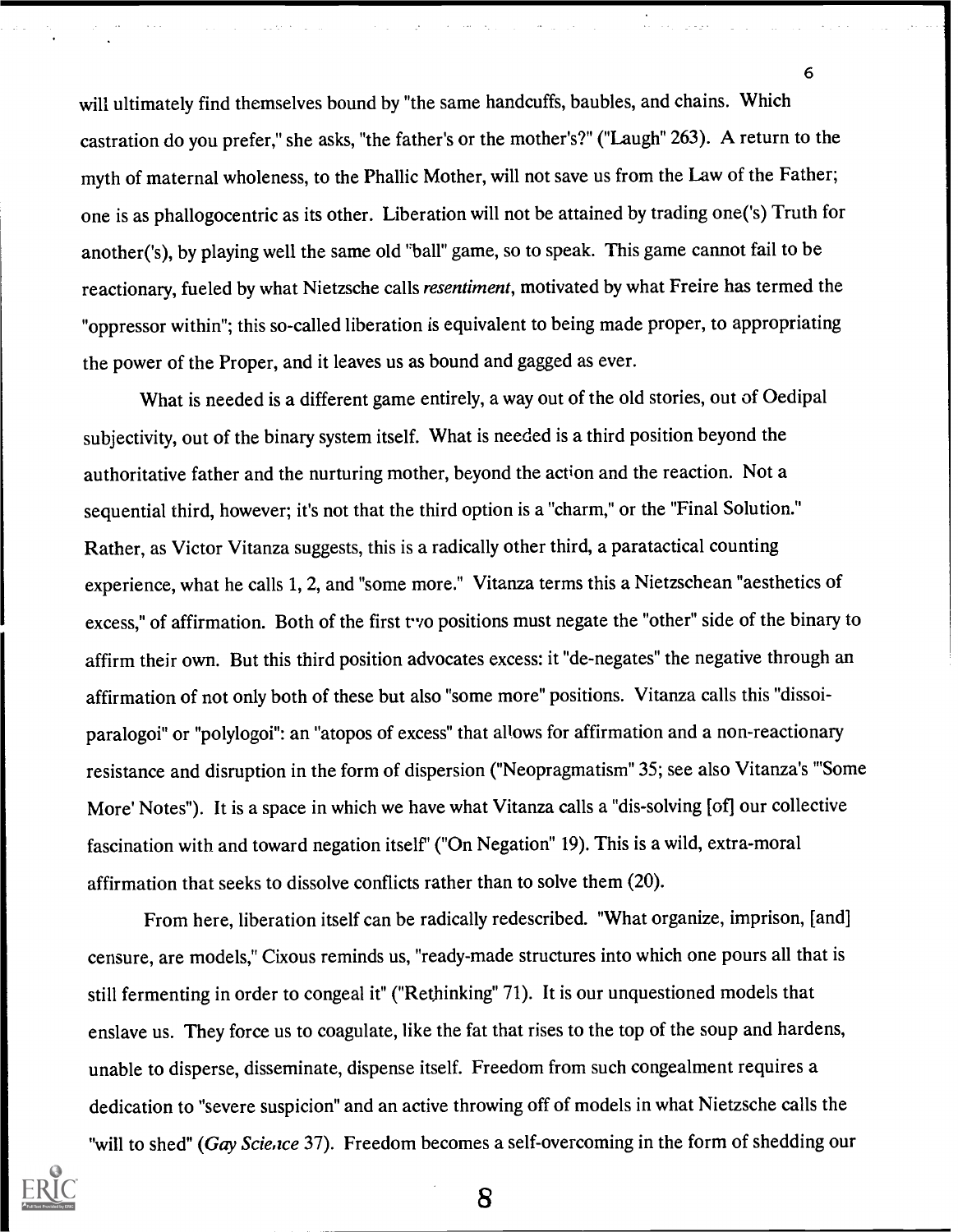own convictions, our own throwness into inherited language games, inherited binaries, and their inherited problems. Dissolving category restrictions leaves us free to venture unprotected into an "abyss of linguistic seduction" (Baudrillard 57), to dare its game and allow it to whisk us beyond the Proper limits of signification.

7

For Nietzsche, what catapults us out of society's troubling dualisms is not the possibility of reacting to a "hostile external" but rather of becoming "incapable of taking one's enemies, one's accidents, even one's own misdeeds seriously for very long" (Genealogy of Morals 10). Nietzsche's freedom is achieved through laughter: The realm of the Proper "has at present," he says, "only one kind of real enemy capable of harming it: the comedians" (Genealogy of Morals 160). Comedy alone challenges ideals because it doesn't take faith in The Truth seriously anymore. Nietzsche's laughter vacates common places, sheds convictions, and opens possibilities. He calls it a "golden laughter" that laughs in a "superhuman and new way--and at the expense of all serious things" (Beyond Good and Evil #295). This is a tactical laughter that involves a letting go, for the moment, of our topological crutch, so that we might be set adrift in an abyss of language and experience the vertigo of its unbound excess. A "feminine" pedagogy might well be a pedagogy of such laughter, of overflowing and liberating feminine hilarity that would hurl us into excessively affirmative third subject positions.

But here "the feminine" is not an inherently female property or simply the opposite of "the masculine." It is that radical other in itself that won't be restricted by binaries, that can't be defined or categorized. It's not the "feminine" as in nature opposed to culture, pathos opposed to logos, mother opposed to father-that's the *pheminine*. Rather, it is precisely that element of reversibility that blurs the conventional distinctions between each of these gendered dichotomies. It is what Baudrillard calls an "insoluble" space, where "the very distinction between authenticity and artifice is without foundation" (11), a radical space that can't be brought in or ac/counted for. This space has been called "the feminine" (by Nietzsche, Baudrillard, Derrida, Cixous, Irigaray, Jardine, etc.) because it is always already excluded from the phallo-logical enterprise: Woman constitutes the "unrepresentable," "unconstrainable," and "undesignatable" (Butler 9). However, here Woman--the feminine--is a post-gendered third position that is, as Jardine notes, "beyond the Father, overflowing the dialectics of Representation" (138). A feminine laughter would cut loose

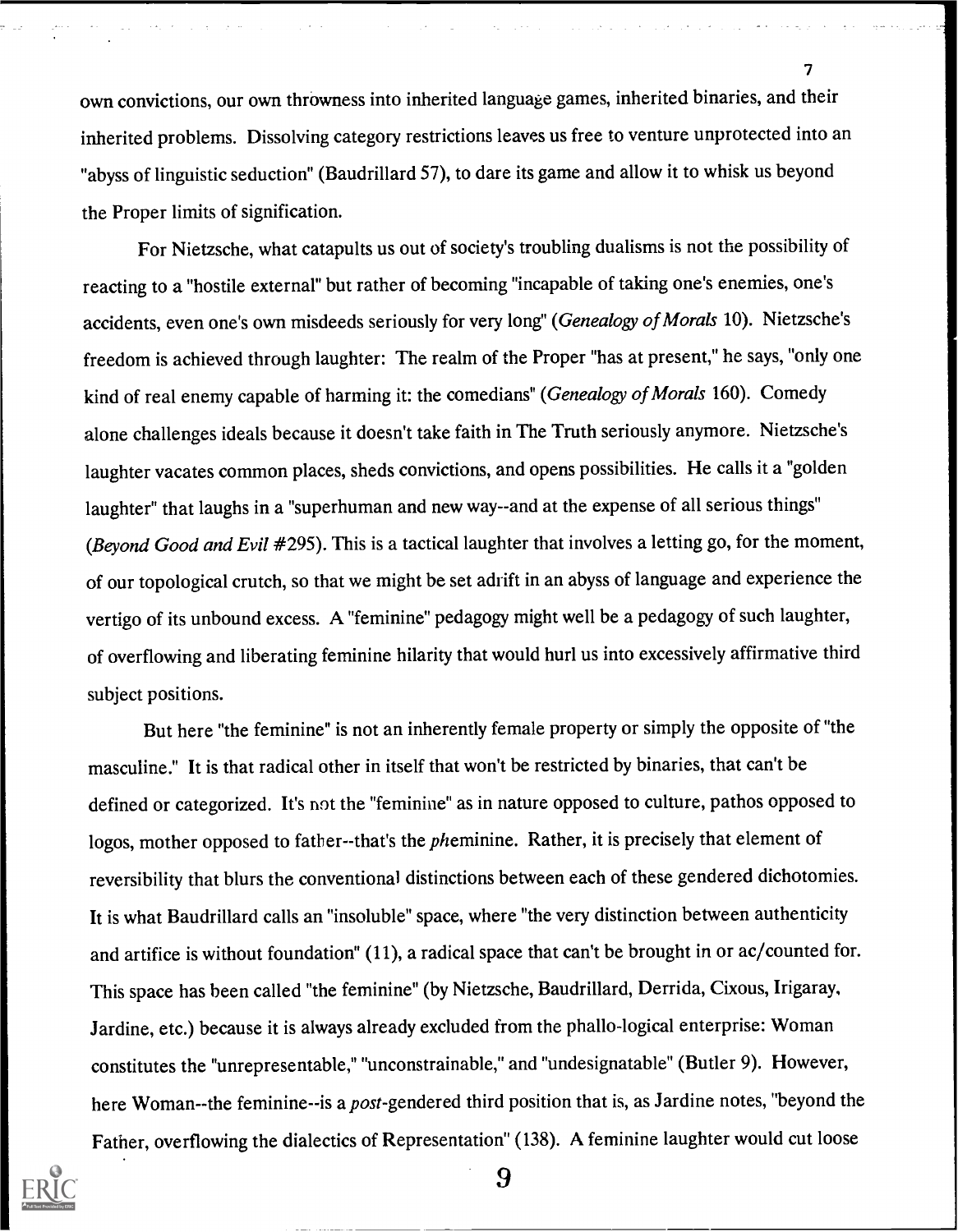from this space.

And it would fly beyond the laughter that Susan Jarratt has recently advocated. Though I celebrate her "serious decision to use humor in [her] feminist classroom," a pedagogy of laughter would radicalize that approach. Jarratt uses humor to "lighten the burden of relentless critique" (317), but she never indicates to her students that feminism is not something to be taken "seriously." A "feminine" laughter, on the other hand, would be the relentless critique, against which nothing would be protected. Inasmuch as feminism exists as a reaction against masculism, the two operate out of the same historical conditions of possibility, the same deep structures from which we turn to laughter for extrication. Judith Butler has said, "laughter in the face of serious categories is indispensable to feminism" (x); but "feminism" may itself be too serious a category: it may itself be in need of a good, catapulting chortle.

A feminine laughter would make no distinction between the action and the reaction, between, for instance, masculism and feminism's answer to it. It would recognize no politically correct position, and it would not attempt to "play being against being" or "truth against truth" (Baudrillard 10). A feminine laughter would act as a purgative, affirming, as Vitanza does, "just vomiting,"<sup>3</sup> spitting up the Proper and its rationalism in an attempt to "expel expulsion" itself ("Neopragmatism" 2). It would answer Cixous' call for a "disgorging," a metaphorical "throwing up" of the "basic structures of property relations" ("Castration" 54) to free us for an excessive affirmation beyond the false clarity of the either/or choice. It would make a place for what Moi calls a free-flowing and "orgastic interchange with the other" (113), for a heterosexual relation that appreciates differences without the need to name, classify, and purify. And it would leave us in a dangerous, unprotected space, with no set boundaries, where no/thing would be excluded, censored, or negated<sup>4</sup>, where every attempt to reduce difference to sameness would be dispersed

See Martin Heidegger's "What Are Poets For?" (91-144), for an exploration of Being as a turning toward the "Open," the abyss, the wide open, unmarked territory that is unrestricted possibility. "Shielding" is equivalent to all of the category restrictions that<br>provide for us a safe haven of meaning. Poets, Heidegger says, are provide for us a safe haven of meaning.



 $3$  Vitanza is punning on the word "just" in much the way Lyotard does in his Just Gaming. It should call to mind not only "just," as in the<br>sense of "justice" or "proper" but also as in "only" or "merely." The sense of "justice" or "proper" but also as in "only" or "merely." use of the word itself sets the meanings against each other, not to cancel each other out so much as to call the adequacy of either into question.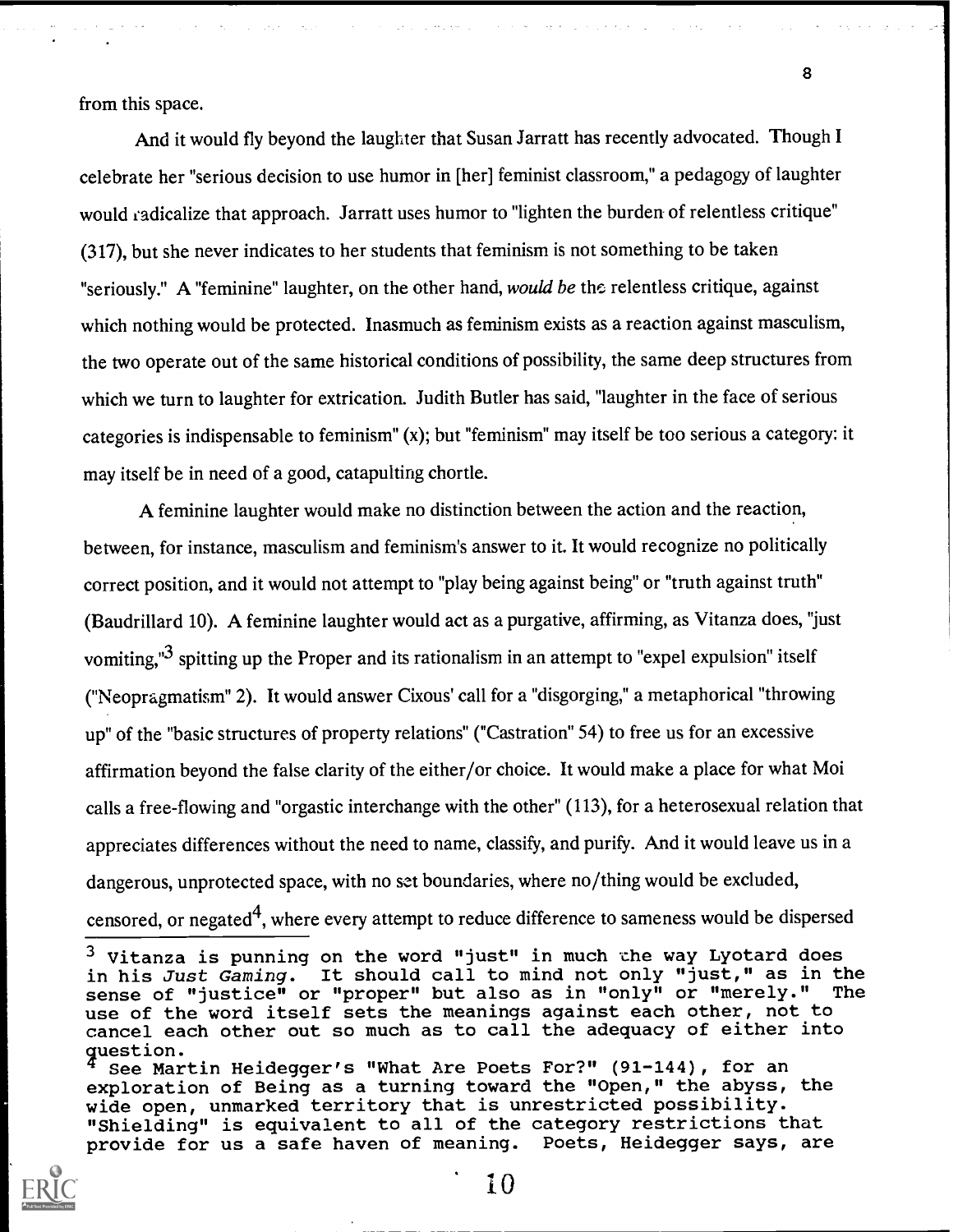by "cutting up."<sup>5</sup>

A pedagogy of laughter would mimic phallic authority in the classroom in a way that would pervert its authenticity; authority would find itself enacted as a pedagogical performance--a parody or pastiche--informed by the notion that we cannot be masters of a language that commands us. Authority would not be renounced, rather, it would be enacted in a way that would expose its illusoriness: it would become laughable. It would be performed, but it could not be seized. Jane Gallop has suggested that this type of mimicry is a type of "infidelity, like marital infidelity, that operates within an institution to ruin it" ("Daughters" 48). But "ruin" is too harsh a term here. In a pedagogy of laughter, authority would simply get mercilessly teased, exposed, critiqued, so that the distinction between castrated other and the subject presumed to know would seem less and less distinct.

The role of the writer in this space where there is no possibility of seizing phallic authority would undergo a radical transformation. A *laughing* pedagogue would invite students to disrupt their own positions, to contradict themselves, to expose all that must be hidden and excluded in the precious name of clarity. S/he would invite students to be severely suspicious of any seemingly serious or transparent communication, to point up the unsuppressible dark-side of their own discourse, and to violate linearity and the Law of Noncontradiction in what Worsham calls the "discursive equivalent of laughter" (89). Writers, in this space, are writers-cum-laughers.

A feminine laughter would always already be turning back on itself, laughing at itself laughing. Nietzsche says that "to laugh out of the whole truth" necessitates laughing at oneself (Gay 74), at one's Self, acknowledging one's own subject positions, doing what Vitanza does: "hamming" one's "selphs" ("Neopragmatism" 29). As feminists, we have not laughed enough--we have certainly not laughed at ourselves enough. Irigaray suggests that the "first form of liberation from a secular oppression" is laughter (163). Nietzsche writes that it is "precisely because we are at be to grave and serious human beings. . . [that] nothing does us as much good as a fool's cap"

those willing to shed their protection and venture into the Open unshielded. These are also those Nietzsche would say are on their way to "becoming who they are." This is in reference to Michel Foucault's "Nietzsche, Genealogy, History," where he says: "knowledge is not made for understanding; it is made for cutting" (my emphasis, 154). The link between cutting and cutting up has been made several times by Vitanza.



11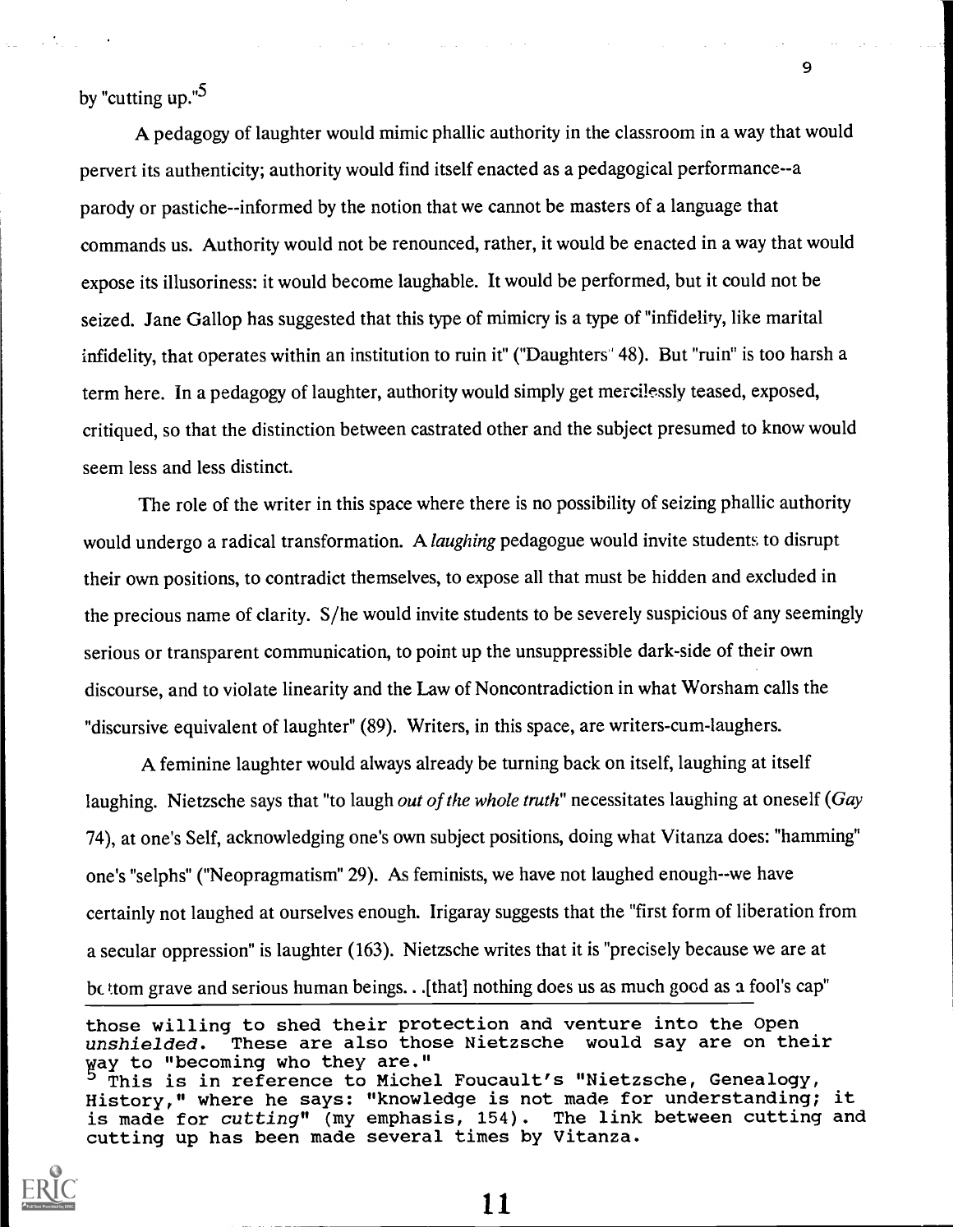(Gay 107). Cixous's muse is the re/visioned Medusa because "[s]he's beautiful and she's laughing" (my emphasis "Laughter" 885); and laughter, Cixous tells us, can "break up the [so-called] truth" (888) and "knock the wind out of the codes" (882). This kind of laughter can fling us into a space beyond boundaries, beyond the limits of the Proper. Getting in touch with what Cixous calls "the rhythm that laughs us" ("Laughter" 882) could save us from what Donna Haraway terms the "Moral Majority within" (190). Inviting students to "fall about laughing," to "ham it up," to shed their inherited need to fix meaning and erect solutions, would be to invite them to test the bound: `ss of the Proper and, perhaps, to begin to think precisely what formal education aims to make unthinkable. It would be to invite students to dis/cover a non-reactionary resistance that cannot he engulfed by the Power of the Proper, to locate post-Oedipal, post-gendered subject positions capable of affirming incommensurabilities, and to celebrate their own ability to dance with no Proper ground under their feet.

Diane Mowery

University of Texas at Arlington

### Works Cited

Baudrillard, Jean. Seduction. New York: St. Martin's, 1979. Butler, Judith. Gender Trouble: Feminism and the Subversion of Identity. New York: Routledge, 1990.

Cixous, Helene. "The Laugh of the Medusa." Signs (1) 1976, 875-93.

. "Castration or Decapitation?" Signs (7) 1981, 41-55.

- . "Rethinking Differences." Trans. Isabella de Courtivron. Homosexualities and French Literature. Ed. George Stambolian and Elain Marks. Ithaca: Cornell UP, 1979. 70-86.
- Cooper, Marilyn and Michael Holzman. Writing as Social Action. Portsmouth: Boynton/Cook-Heinemann, 1989.
- Culley, Margo, et. al. "The Politics of Nurturance." Gendered Subjects: The Dynamics of Feminist Teaching. Eds Margo Culley and Catherine Portuges. 11-20.
- Flynn, Elizabeth A. "Composing as a Woman." CCC 39, No. 4, December 1988. 423 -35.

Foucau, Michel. Discipline and Punish: The Birth of the Prison. Trans.

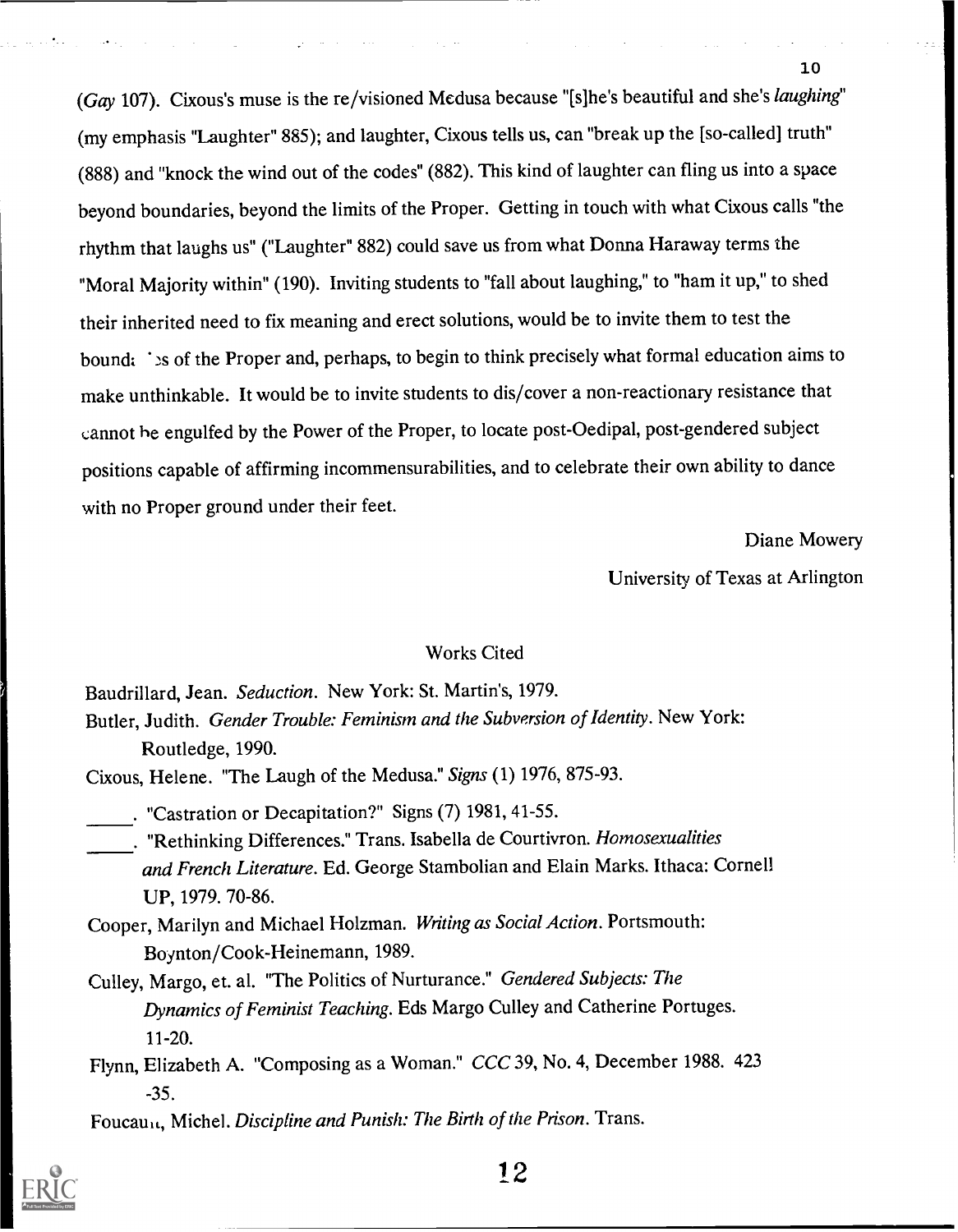Alan Sheridan. New York: Vintage, 1979.

. The History of Sexuality, Volume I: An Introduction. Trans.

Robert Hurley. New York: Vintage Books, 1990.

- Gallop, Jane. The Daughter's Seduction: Feminism and Psychoanalysis. New York: Cornell UP, 1982.
- Gearhart, Sally Miller. "The Womanization of Rhetoric." Women's Studies International Quarterly 2 (1979): 195-201.

Gore, Jennifer. The Struggle for Pedagogies: Critical and Feminist Discourses as Regimes of Truth. New York: Routledge, 1993.

Haraway, Donna. "A Manifesto for Cyborgs: Science, Technology, and Socialist Feminism in the 1980s." Feminism/Postmodernism. Ed. Linda J. Nicholson. New York: Routledge, 1990.

Harkin, Patricia and John Schilb. Contending With Words: Composition and Rhetoric

in a Postmodern Age. New York: Modern Language Society of America, 1990.

Heidegger, Martin. "What are Poets For?" Poetry Language, Thought. Trans. By

Albert Hofstadter. New York: Harper and Row, 1971.

Irigaray, Luce. This Sex Which Is Not One. Trans. Catherine Porter with Carolyn Burke. Ithaca: Cornell UP, 1985.

- Jardine, Alice. Gynesis: Configurations of Woman and Modernity. Ithica: Cornell UP, 1985.
- Jarratt, Susan. "Teaching Across and Within Differences." CCC 43 (Oct 1992): 315 -318.
- Keuls, Eva. The Reign of the Phallus: Sexual Politics in Ancient Greece. New York: Harper and Row, 1985.
- Lacan, Jacques. Ecrits: A Selection. Trans. Alan Sheridan. New York: W.W. Norton, 1977.
- Lamb, Catherine E. "Beyond Argument in Feminist Composition.' CCC 42 (February 1991). 11-24.
- Moi, Torril. Sexual/Textual Politics: Feminist Literary Theory. New York: Routledge, 1985.
- Morgan, Katherine. "The Paradox of the Bearded Mother: The Role of Authority in Feminist Pedagogy." University of Toronto.
- Nietzsche, Friedrich. Gay Science. Trans. Walter Kaufmann. New York: Vintage, 1974.



<sup>.</sup> "And the One Doesn't Stir Without the Other." Trans. Helene Vivienne Wenzel. Signs 7 (11): 60-67.